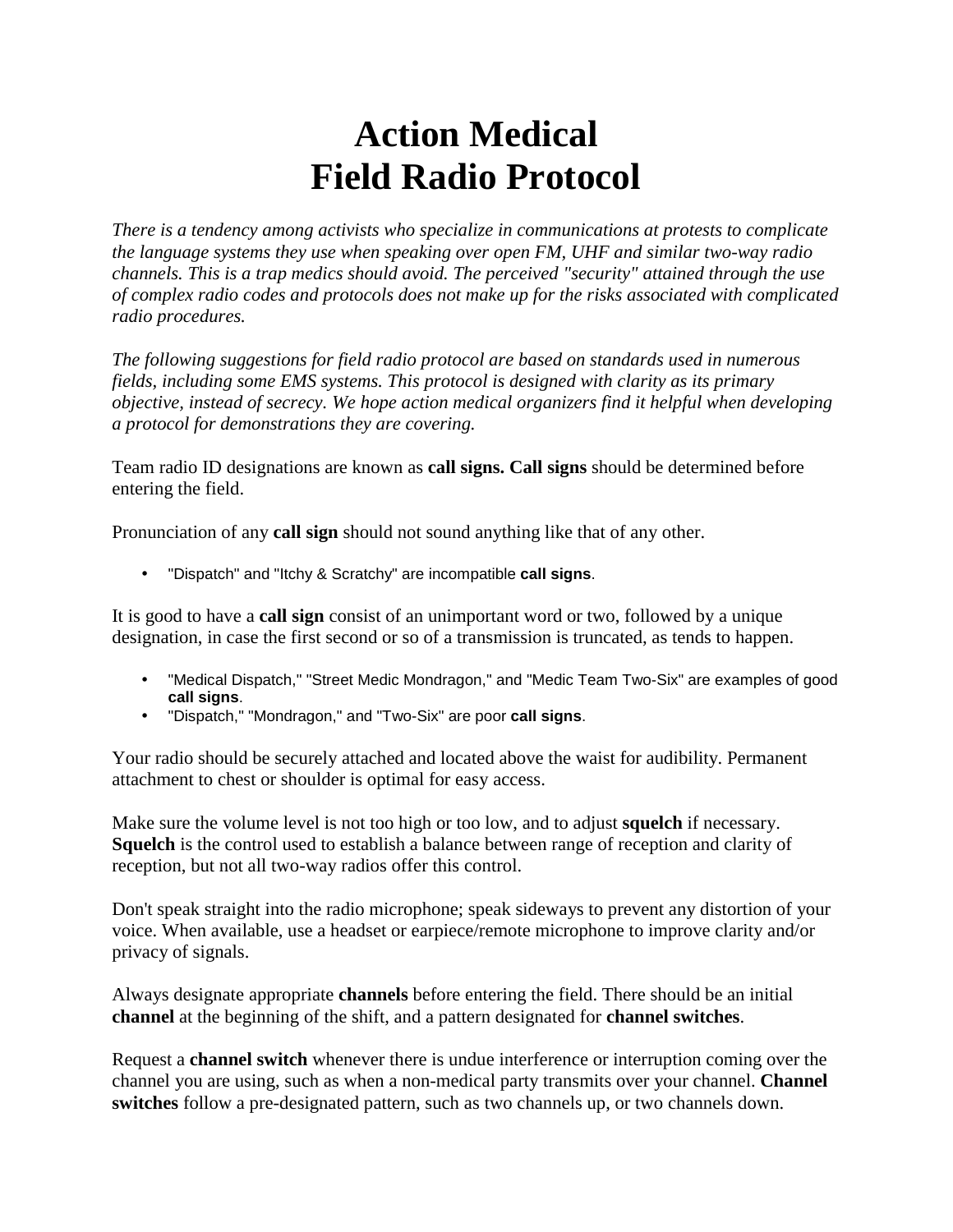(Most of the FRS-style radios we usually use employ a sub-channel system. That is, for every main channel [1-14] there are 38 sub-channels, or **quiet channels**. Quiet channels should remain the same throughout a shift, in order to limit complication.)

After a channel switch, all parties will need to **check in**.

An **all-radio check-in** is performed once shortly after teams deploy on a shift, and again any time a channel switch has been requested. A pre-designated order (usually alphabetical) is followed so as to avoid concurrent transmissions.

A **transmission** is the entire audio signal sent between the instant you press the Push-To-Talk button and the instant you release it, even if the content of the signal is incomplete. A **message** is any portion of a **transmission**, or an entire **transmission**. A **series of transmissions** is a complete dialog of alternating **transmissions** between two or more parties.

Before initiating a **series of transmissions**, listen for a moment to make sure the channel is clear. Never depress your Push-To-Talk button in the middle of another **transmission**.

When transmitting, make sure the Push-To-Talk button is fully activated, pause for one second before speaking, and ensure it remains pressed for the duration of your intended **message** or messages.

Remember to use **call signs** at the start of your **transmission**, always giving the **call sign** of the recipient first, followed by your own. The exception to this is **terminating a series of transmissions**, when only your own **call sign** is necessary.

Use **'over'** at the end of each transmission you make to signal that you are ending the transmission to await a response.

Use the word **'copy'** to confirm or request acknowledgement of a transmission. This is useful prior to a long **transmission**, when you want to make sure the other party is receiving before you begin a string of **messages**.

Use **'out'** or **'clear'** to terminate a series of transmissions.

Use **'your last'** to refer to the other party's previous **transmission**.

• *"Medical Dispatch, this is Street Medic Delta, do you copy? Over." "Street Medic Delta, this is Medical Dispatch. I copy. Go ahead. Over." "Medical Dispatch, this is Street Medic Delta, Section One is secure. Over." "Street Medic Delta, this is Medical Dispatch, copy your last. Over." "Street Medic Delta, out." "Medical Dispatch, clear."*

Use **'please spell'** if you want a word to be spelled for you, and begin with **'I spell'** when you are asked to spell a word. Use **'I spell'** to spell a word that may be mistaken for another. Use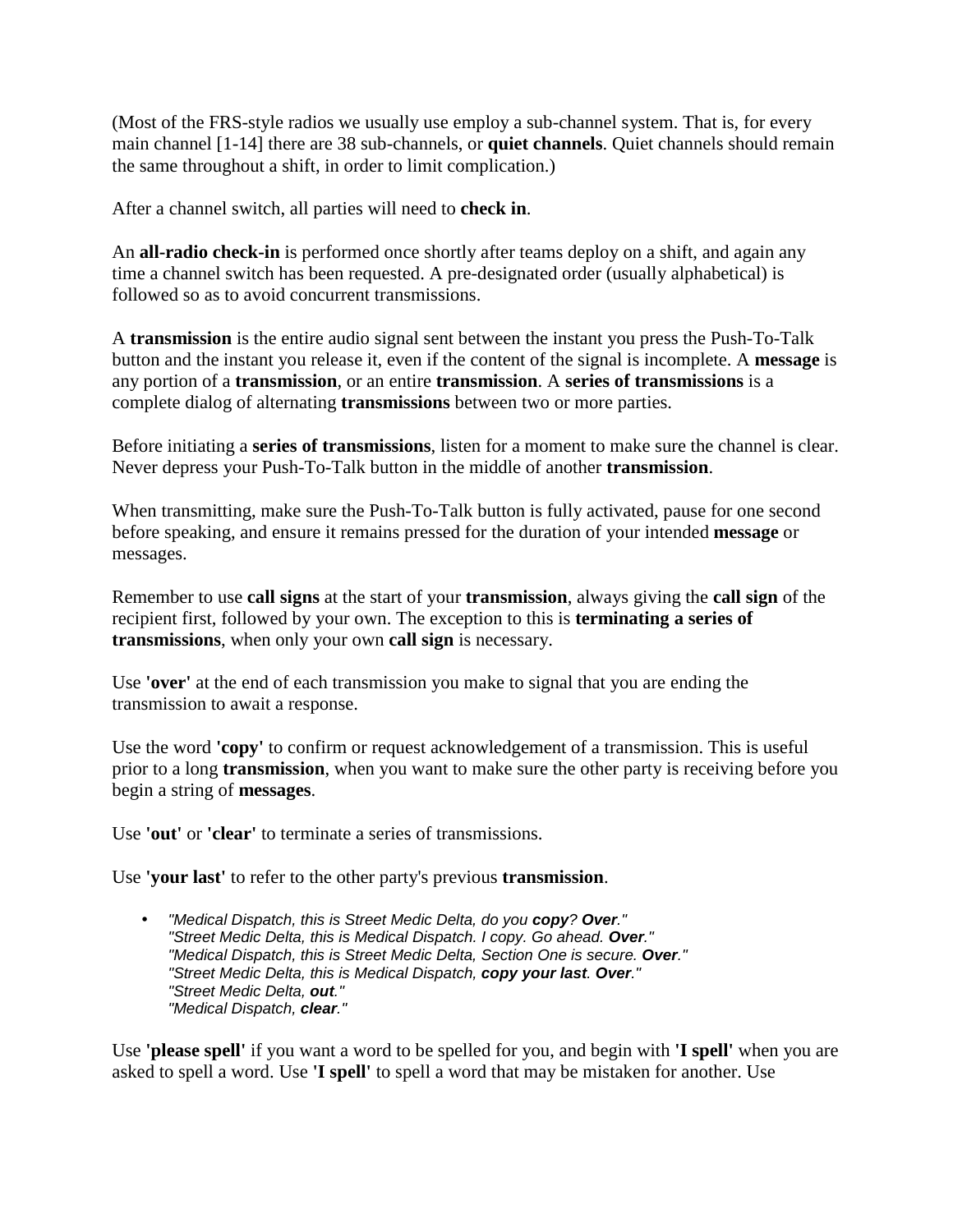**phonetic pronunciations** of letters when spelling a word. (**[See table below for phonetic](http://action-medical.net/static/library/radio_protocols.htm#phonetics)  [alphabet.](http://action-medical.net/static/library/radio_protocols.htm#phonetics)**)

• If there are two streets, Pine St. and Vine St., near each other, the following is an appropriate transmission: *"Medical Dispatch, this is Street Medic Delta. We are now headed North on Pine Street \_ I spell 'Papa-India-November-Echo'. Over."*

Use **'say again'** when asking for a **message**/**transmission** to be repeated. Use **'I repeat'** to preface a repeated **message**/**transmission**.

When mobile, use **'inbound'** to indicate you are approaching the other party, and **'outbound'** to indicate you are headed away from the other party.

To communicate a timeframe for an arrival at a location, use **'echo-tango-alpha'** instead of 'ETA' or 'estimated time of arrival.'

• *"Street Medic Delta, this is Medical Dispatch, please say again your last. Over." "Medical Dispatch, this is Street Medic Delta. I repeat, 'we are headed north on Main Street, inbound to your location. Our echo-tango-alpha is two minutes.' Over."*

When communicating emergency or other very important information, precede the message with **'be advised'** and always repeat a version during the same **transmission**.

Always repeat and request confirmation of emergency **transmissions** addressed to you.

Use the words **'affirmative'** and **'negative'** to confirm or deny any message.

When requesting **backup**, try to be as precise about your location and in your description of the situation, and what you need, as possible.

• *"Medical Dispatch, this is Street Medic Delta. Be advised, we have a mass contamination situation at the intersection of Main Street and First Street. We request immediate backup. I repeat, multiple casualties at Main and First, please send backup. Over." "Street Medic Delta, this is Medical Dispatch. Please confirm your last: 'mass casualties at First and Main Streets, backup requested.' Over." "Medical Dispatch, this is Street Medic Delta. Affirmative, your last. Street Medic Delta, out." "Medical Dispatch, out."*

Use **'situation report'** to request a team's location, heading and operating status.

- *"Street Medic Delta, this is Medical Dispatch, requesting situation report. Over." "Medical Dispatch, this is Street Medic Delta. We are between Main Street and First Street on Grande Avenue, headed northbound. Our situation is normal. Over."*
- *"Street Medic Delta, this is Medical Dispatch, requesting updated situation report. Over." "Medical Dispatch, this is Street Medic Delta. We are still at last-reported location. We are treating casualties. Situation is stable. Over." "Street Medic Delta, this is Medical Dispatch. Copy your last. Medical Dispatch, clear." "Street Medic Delta, clear."*